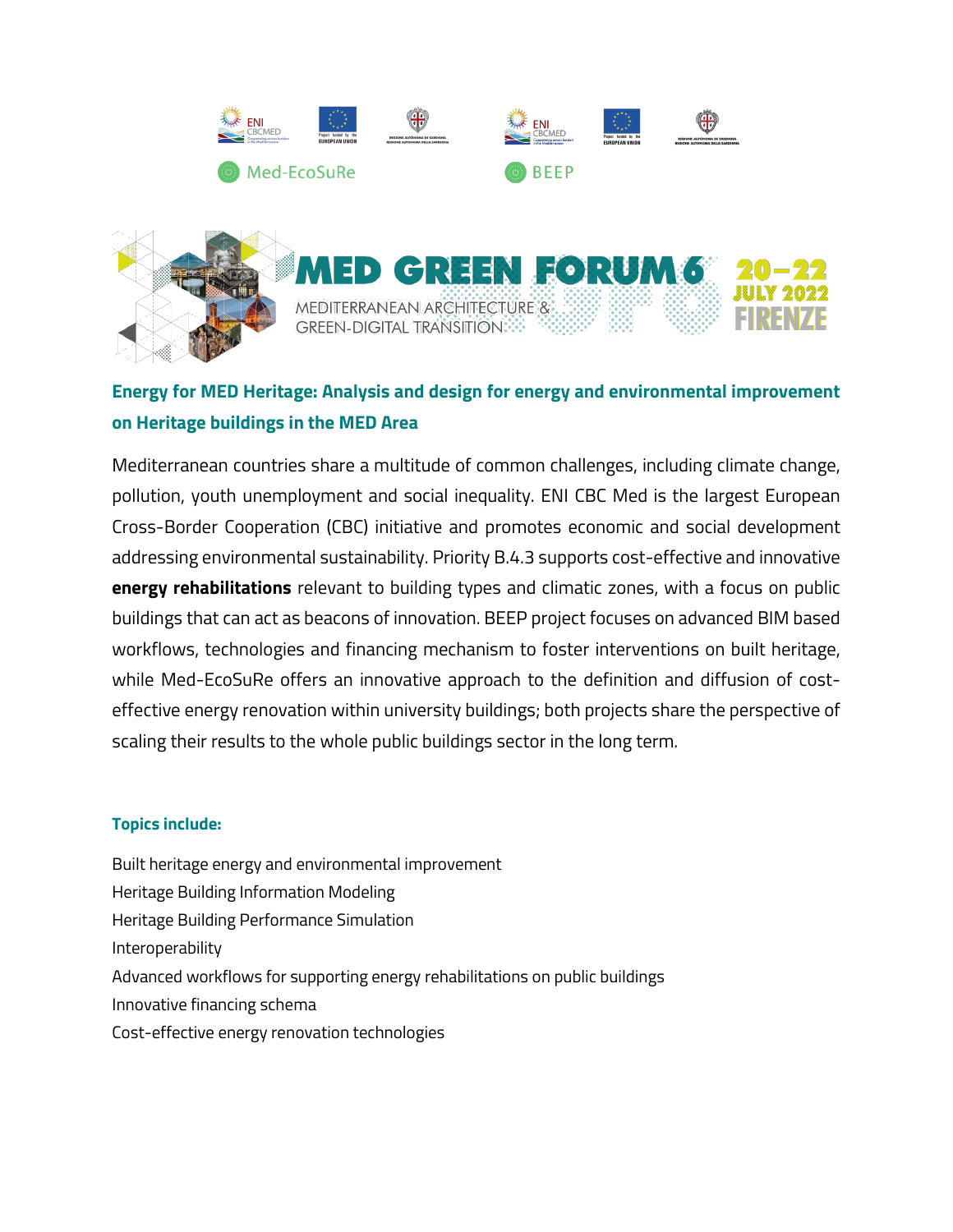#### **Thursday, July 21th 2022**

- **8:30 Registration & Welcome Coffee**
- **9:30 Greetings and Welcome**

Costanza Miliani - ISPC CNR

Prof. Ali Sayigh - Prof. Marco Sala Chairs of the Med Green Forum

### **Keynotes**

- **10.00** Strategic assessment of historic cities for energy efficiency retrofits Petra Eriksson - Uppsala University, Sweden
- **10.20** A possibile integration between Cultural Heritage and photovoltaic through the experience of the "BIPV meets history" Project" Elena Lucchi - Eurac

#### **Beep and Med- EcoSuRe Eni CBC MED environment projects**

- **10.40** Med-EcoSuRe Project: Mediterranean University as Catalyst for Eco-Sustainable Renovation Souha Ferchichi - Ines Khalifa - Mediterranean renewable Energy Centre
- **11.00** Living lab and Digital twin: the approach of BeXLab Building Environmental Experience Antonella Trombadore, Gisella Calcagno, Giacomo PIerucci - University of Florence, Department of Architecture
- **11.15** Beep Project. A methodology for built heritage energy and environmental improvement Elena Gigliarelli - ISPC CNR
- **11.30** An integrated approach for energy retrofit of built heritage through Building Information Modelling (BIM) Filippo Calcerano, Letizia Martinelli - ISPC CNR